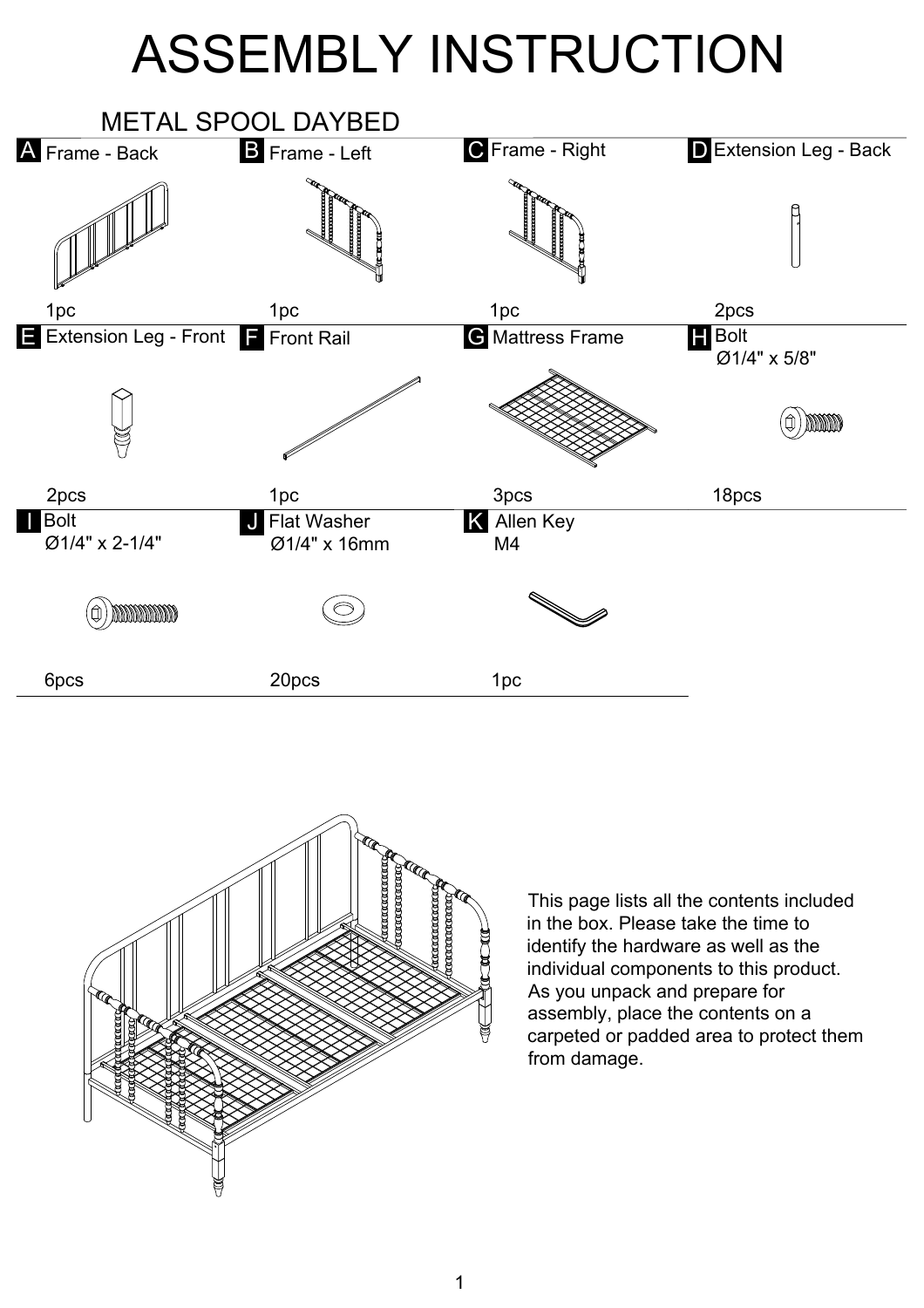Insert Extension Leg - Back (D) to Frame - Back (A) as below shown.



## **Remind:**

Do not fully tighten all bolts until assembly is complete. This will help all parts to assemble properly.

2 Insert Frame - Left (B) & Frame - Right (C) to Extension Leg - Front (E), using Bolt (H) &<br>Elat Washer (J) by Allen Key (K) as below shown Flat Washer (J) by Allen Key (K) as below shown.

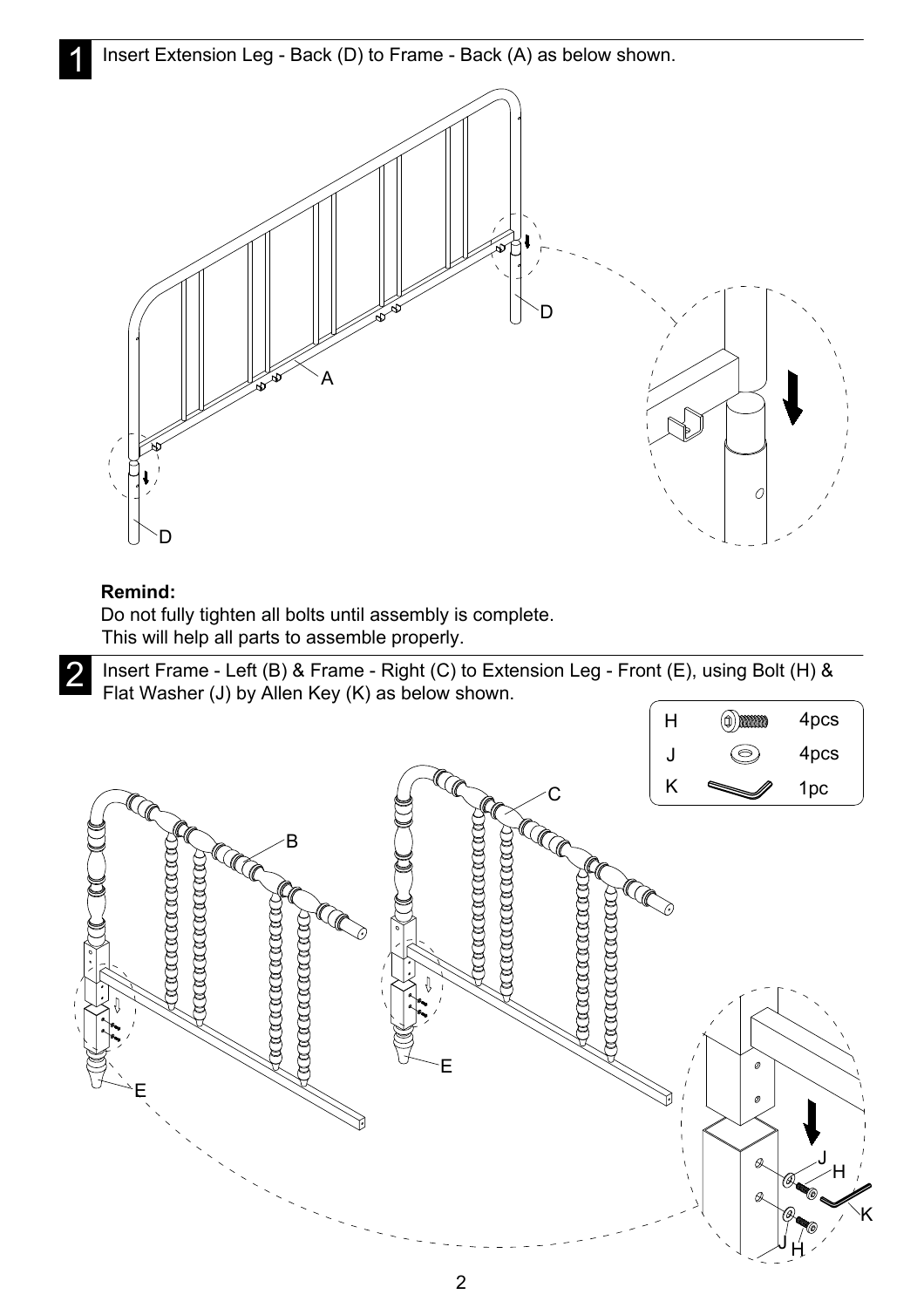**3** Assemble pre-assembled Frame - Left (B) & Frame - Right (C) to the pre-assembled Frame<br>- Back (A) & Extension Leg - Back (D), using Bolt (I) by Allen Key (K) as below shown - Back (A) & Extension Leg - Back (D), using Bolt (I) by Allen Key (K) as below shown.



A Assemble Front Rail (F) to the pre-assembled Frame - Left (B) & Frame - Right (C), using<br>Bolt (H) & Bolt (I) and Flat Washer (J) by Allen Key (K) as below shown Bolt (H) & Bolt (I) and Flat Washer (J) by Allen Key (K) as below shown.